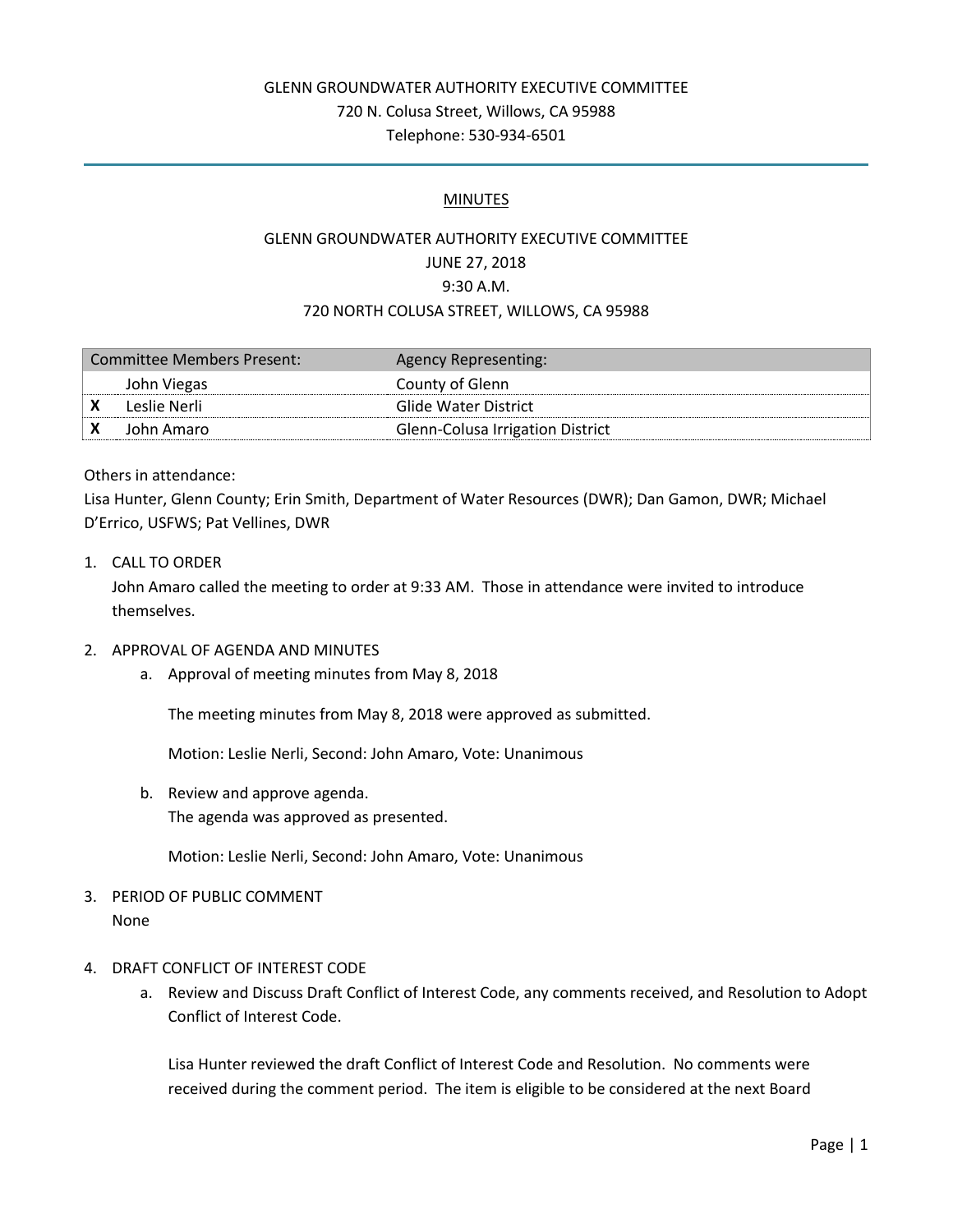Meeting. By consensus, the Committee recommended to forward the Draft Resolution to Adopt a Conflict of Interest Code to the Board for consideration.

b. Provide direction to Program Manager as necessary.

The Committee directed the Program Manager to add this item as an action item to the next GGA Board meeting.

- 5. DRAFT ETHICS POLICY AND RESOLUTION TO ADOPT ETHICS POLICY
	- a. Review and discuss Draft Ethics Policy and Resolution to Adopt Ethics Policy.

By consensus, the Committee recommended to forward the Draft Ethics Policy and Resolution to Adopt Ethics Policy to the Board for consideration.

b. Provide direction to Program Manager as necessary.

The Committee directed the Program Manager to add an action item to review, provide comments, and consider approval of the Draft Ethics Policy and Resolution to Adopt Ethics Policy at next GGA Board meeting.

- 6. ANNUAL AUDITS
	- a. Discuss preparation for Request for Proposals soliciting proposals to provide Annual Audit Services for Fiscal Year 2017/2018 with the option to extend for an additional three (3) years thereafter.

Lisa Hunter reviewed example Request for Proposals (RFPs) and requested the committee's input on direction for development of the RFP. A draft list of potential firms or individuals to invite to submit a proposal has been developed. Ms. Hunter will coordinate with member agencies to determine if additional firms should be added to the list. There was discussion on releasing the RFP as "invitation only" or inviting firms and posting the RFP on the website. The committee has the authority to release the RFP, but the process will be further discussed at the next Board meeting. There was discussion that the RFP should include that the firm should have experience auditing similar organization structures and the firms should provide references.

b. Provide direction to Program Manager as necessary.

The Committee directed the Program Manager to draft the RFP using the examples provided at this meeting and tailor to the GGA's needs and bring back to the Executive Committee for review prior to releasing the RFP. A Special Meeting will be scheduled if needed.

#### 7. BYLAWS

a. Discuss and review Draft Bylaws.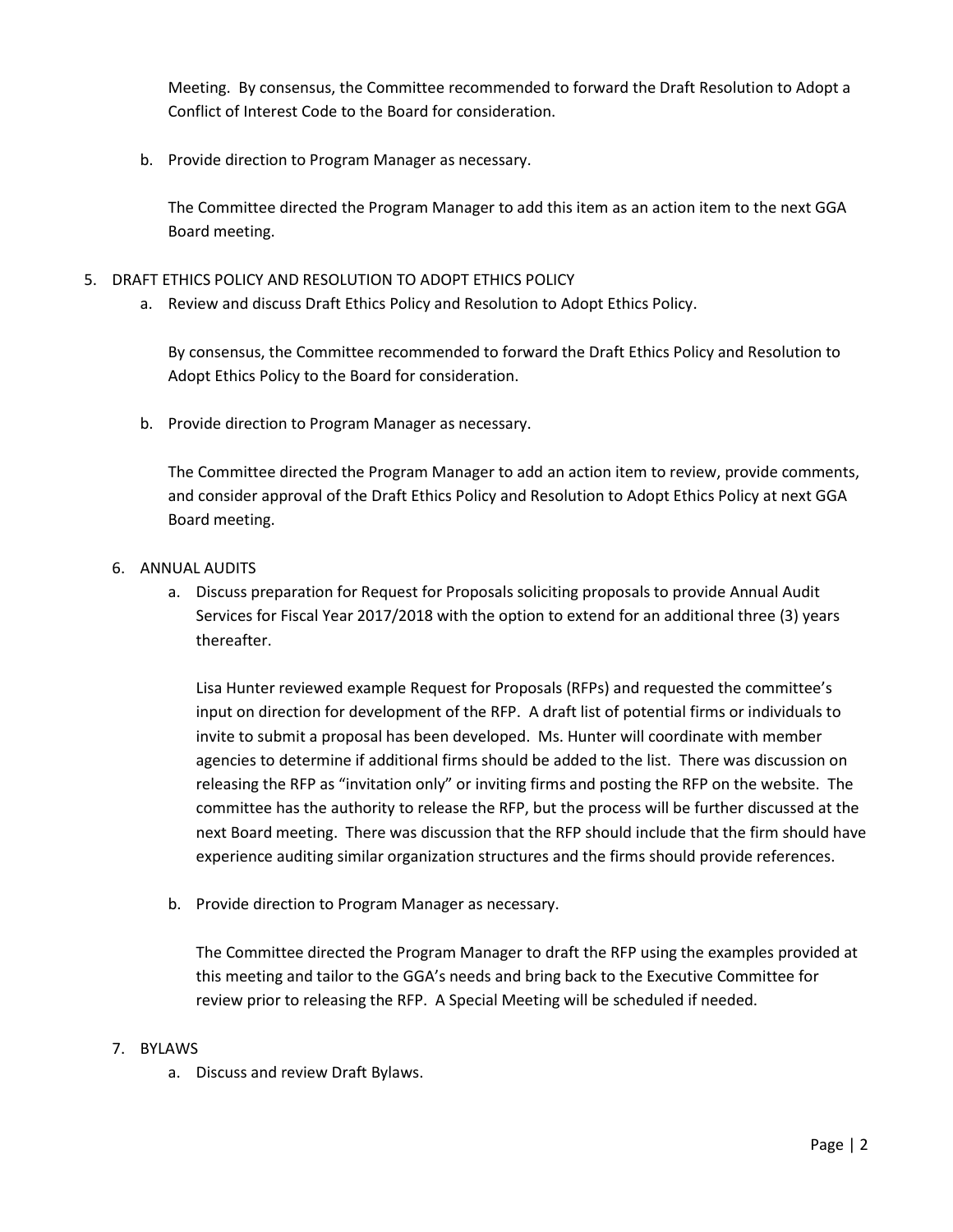Lisa Hunter requested that the committee members review and provide additional comments directly to Ms. Hunter via email or phone to incorporate into the next iteration.

b. Provide direction to Program Manager as necessary.

The Committee requested the Program Manager to compile comments, send compiled comments to Valerie Kincaid, and bring the next draft to the following Executive Committee meeting. Additionally, Ms. Hunter will coordinate with the committee to identify a meeting date for a Special Meeting prior to the next Board meeting.

- 8. DEVELOPMENT OF AN AGREEMENT WITH COLUSA GROUNDWATER AUTHORITY TO DESCRIBE COOPERATION BETWEEN THE AGENCIES
	- a. Discuss development of Agreement with Colusa Groundwater Authority describing cooperation.

There was no update on this item. It was agreed that the item is important to begin developing. Legal Counsel will be working on this project.

b. Provide direction to Program Manager as necessary.

No additional direction was given.

- 9. DEPARTMENT OF WATER RESOURCES DRAFT 2018 SGMA BASIN PRIORITIZATION
	- a. Discuss and consider providing recommendation to GGA Board regarding providing a comment letter to the Department of Water Resources concerning the Draft 2018 SGMA Basin Prioritization.

Lisa Hunter reviewed that the Board requested the Executive Committee discuss and recommend content to be included in a comment letter. It was confirmed the deadline to submit comments on the SGMA Basin Prioritization is August 20, 2018. There was some discussion on the information on the Colusa Subbasin contained in the DWR dashboard, and the DWR well database, which contains well information through 2015. Ms. Hunter indicated Glenn County staff could provide more up-to-date information on well information if needed. The committee discussed the reports and information used to determine the groundwater related transfers section (component 8.d.2) of the basin score. The committee would like further clarification and available documentation for this item. The committee agreed by consensus that a comment letter should be developed and submitted to DWR. The letter should contain a suggestion to include ranges in priority points in component 8.d.2 and consider documented impacts. There should be consistency in the way components are ranked. Additionally, the criteria and data used to develop the score for component 8.d.2 should also be included. The letter should also include that basins should be considered subject to SGMA or not subject to SGMA, and there should be no differentiation between high and medium priority basins.

b. Provide direction to Program Manager as necessary.